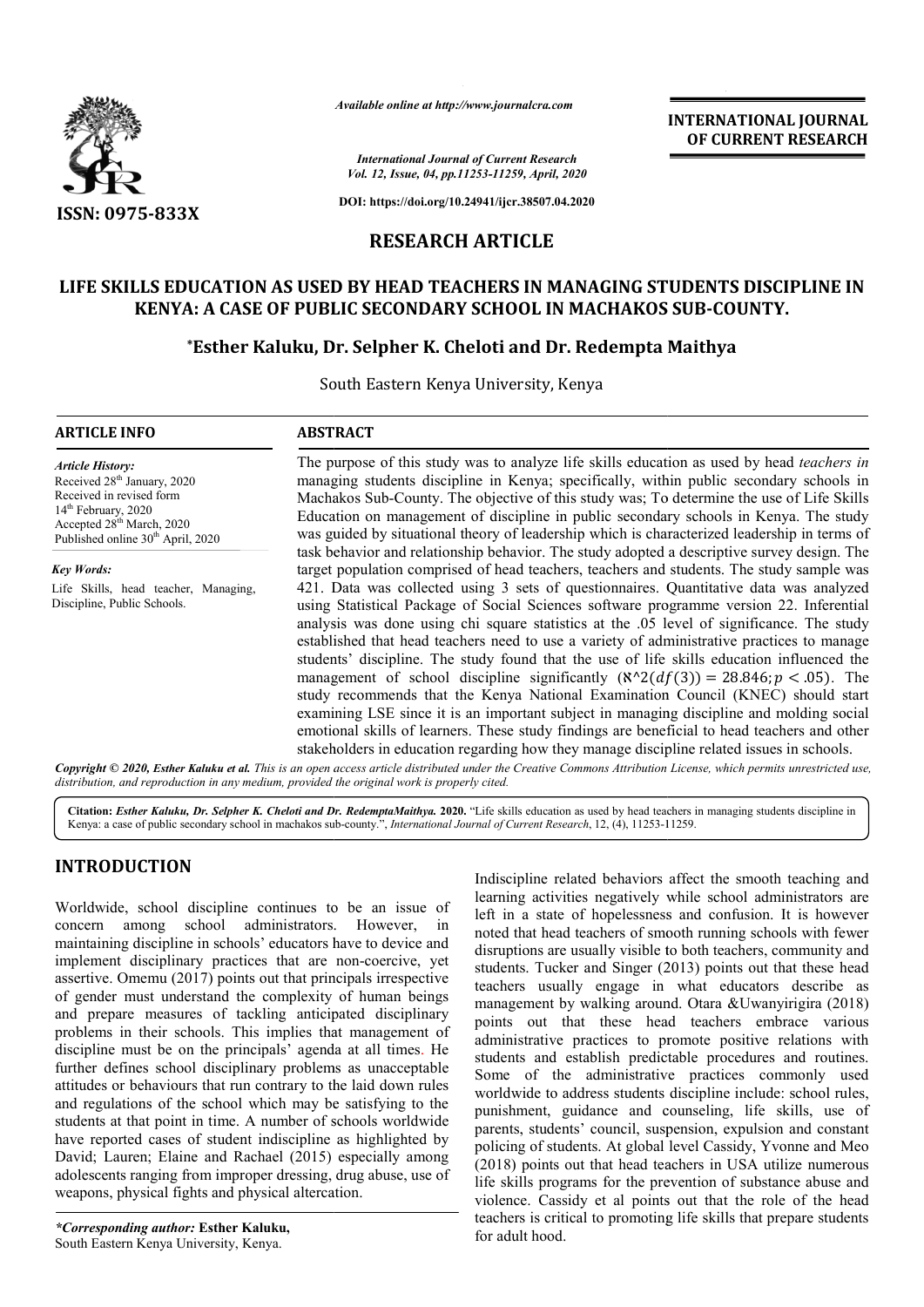They point out that the success of LSE will need to be supplemented by or integrated with the kinds of support and other interventions carried out by schools. However, Cassidy et al points out that despite the awareness of this practice many head teachers were unable to adequately plan and prepare to ensure success on management of students' discipline. This implies that LSE as an administrative practice is not adequate in promoting discipline in schools and when taught, the lesson should be presented in a clear and systematic manner with a view to promoting discipline. This further implies that the solution to indiscipline problems in schools regardless of its gravity require a sound combination of various administrative practices to minimize the vice. Kitimo (2014) points out that LSE was introduced in Lesotho to address problems such as alcohol and drug abuse. In secondary schools in Lesotho head teachers use LSE to promote acceptable attitude and behaviors among learners. The author points out that the introduction of Life Skills Education (LSE) in schools is a worthwhile investment considering that the potential gains are far reaching. Apart from helping to mould an individual child, there are benefits for the school as an institution because LSE improves teacher-learner relationship, classroom behaviour and academic performance. School attendance is also improved and fewer cases of student unrest are reported in schools where LSE is properly taught. Further Life Skills Education, according to Wanjiku (2017) plays a major role in enabling individuals to translate knowledge, attitudes and values into actual abilities in reference to what to do and how to do it.

In 2006 teaching of Life Skills Education in Kenya as a discipline in secondary schools was strongly recommended by the government. It was noted that educational systems tend to prioritize the imparting of academic knowledge without acquisition of psychosocial skills. In Kenya, Life Skills Education (LSE) was introduced in the curriculum in 2008 and was supposed to be taught one lesson per week as standalone subject which was a non-examinable in all secondary schools. According to the Ministry of Education (2008) LSE provides information to the development of the whole person. The head teachers have a crucial role to play such as provision of teaching and learning materials, facilitation of teacher's growth in the aspect of pedagogy and provision of adequate teaching staff. KICD (2008) pointed out that by introducing Life Skills to schools the government was as well responding to the challenges that the country had faced namely the post-election violence that rocked the country at the end of 2007 and part of 2008. However, according to Wanjiku (2017) students are still involved in peer related behavior including drug abuse, examination malpractices, bullying, violence and strikes despite the efforts to impart life skills to students in school.

**Statement of the problem:** Increased cases of indiscipline behavior among students in secondary schools in Kenya has become a source of concern to educational stakeholders. The situation is not different in Machakos Sub County. A report by the Machakos Sub County education office (2018), shows that eleven schools experienced riots and destruction of school property in the year 2018. Fifteen schools were closed and others sent on early midterm break in the year 2017 because of different types of indiscipline ranging from destruction of school properties, boycotting of examinations and drugs and substance abuse; while in 2016 eight students were found with petrol and match boxes ready to burn their school.

Similarly, in 2015, ten schools were closed due to arson activities, riots, and violence. the government of Kenya has introduced various measures to address the vice among them; Life Skills Education, Guidance and Counselling programs, mentorship programs, peace clubs and students' council. In 2018, the government introduced and assigned a National Education Management Information System (NEMIS) number to every student. The government further issued directives that students implicated in indiscipline should be electronically profiled and a record stored in their NEMIS number portal (DCI, 2018). Despite these key policies and measures that the government has put in place to minimize cases of indiscipline, the problem has persisted. The current study explored how head teachers' administrative practices have influenced management of students' discipline in public secondary schools in Machakos Sub County.

**Significance of the study:** This study might be of great value to school principals, because it may help them to identify management practices that influence school discipline. The school managers can utilize the findings in coming up with strategies to enhance a more effective parent-school partnership in order to promote a pleasant working environment. Also the findings of the study may possibly be used by the Ministry of Education to design programmes and action plan aimed at building capacity of head teachers and education officers to support management of secondary schools in Kenya. Policy makers may perhaps have the opportunity to base their future policies on head teachers' management practices from the results of this study. The study might add to existing pool of professional knowledge on effectiveness of various administration practices in secondary schools in relation to student discipline*.* Moreover, the study might provide opportunity to school administrators to see the need to review the various school and home based factors which persistently affect student's discipline and are likely to be destructors in their learning. Additionally, the findings may well act as spring board for future researchers who might wish to explore the field of management practices in education further and in-cooperate other factors not included in the study.

**Study objectives:** The objective of this study was: To determine the use of Life Skills Education on management of discipline in public secondary schools in Machakos Sub County

## **Study hypothesis**

Ho1: There is no statistically significant difference between head teachers' use of Life Skills Education and management of discipline in the public secondary schools in Machakos Sub County

## **LITERATURE REVIEW**

Life Skills Education, according to UNICEF (2012) refer to a large group of psychosocial and interpersonal skills that can help people make informed decision, communicate effectively, translating knowledge, skills, attitudes and values into action and develop coping and self-management skills that may help them lead a healthy and productive life**.** A study done by Okech & Role (2015), shows that Life Skills Education was first mooted in Armenia in the mid 1990's after the collapse of children and the Soviet Union which led to an overall decline in the quality of education, accessibility and demand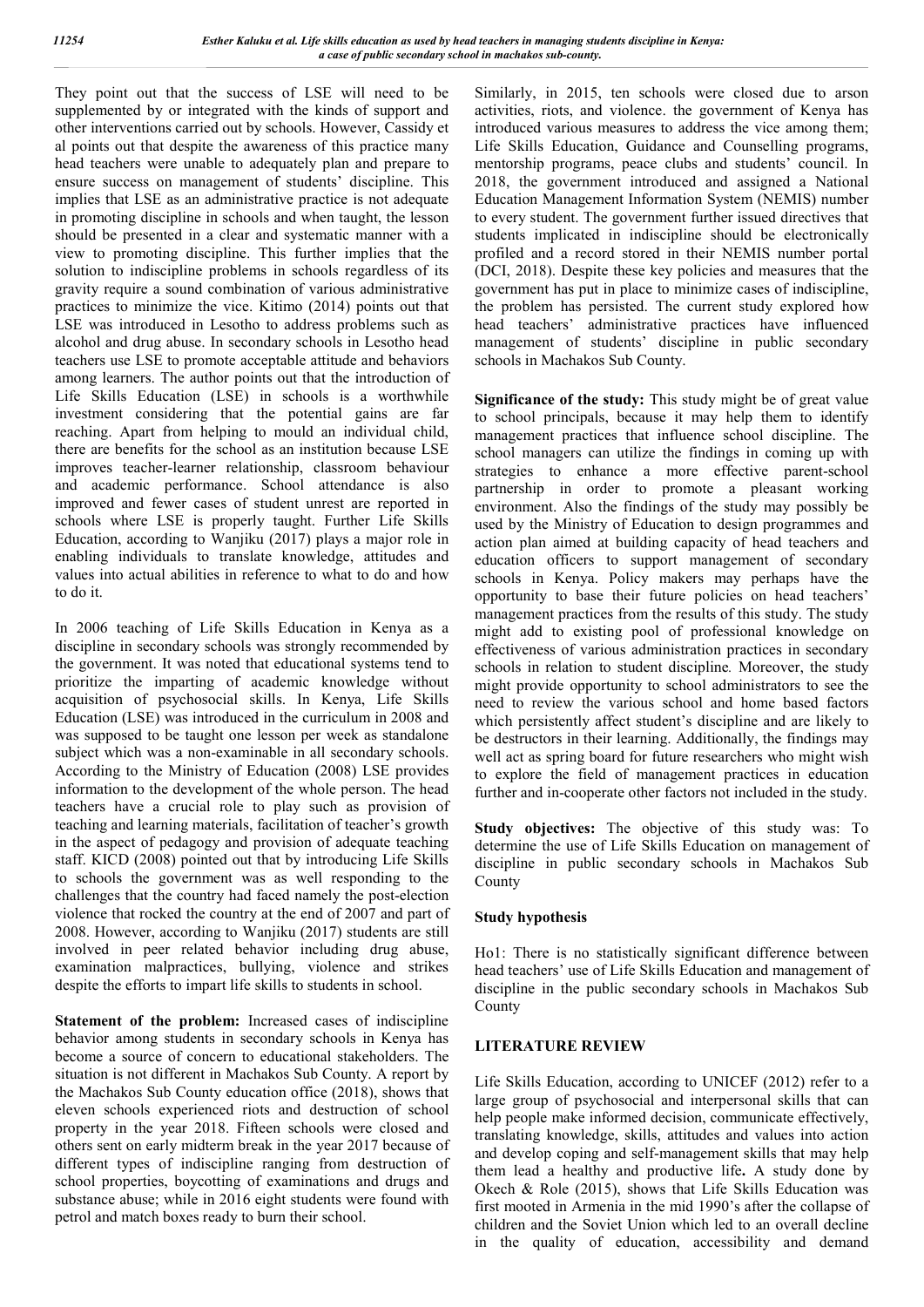throughout the education system. According to Okech& Role (2015) Life skills have already been taught in many schools around the world with some students acquiring the habits of good character directly from teachers who embody the ideals of character to which they expect their children to aspire. According to UNICEF (2012) Life Skills Education was introduced in Barbados to promote regional development, identity and cooperation and prepare young people to become responsible citizens.

Head teachers use school based life skills education to engage youth in a range of activities and a number of extra curriculum clubs such as scouts, guides and cadets are popular and contribute to Life skills development and over all development of discipline and provides young people with options for positive behavior, as well as encouraging the development of self-esteem, confidence and skills to make their own choices. In Britain, Carl & Montacute (2017) points out that the head teachers use LSE to manage discipline and help students to develop skills such as confidence, resilience and abilities to work with others. According to Carl & Montacute (2017) these values should be embedded in the school ethos, assemblies, school clubs and societies and in staff-student and staff- parent relationships. According to Tan (2018) head teachers in Nigeria in cooperate life skills education into formal curriculum and as such, life skills are in cooperated into school subjects such as social studies, agriculture and physical education and these activities are targeted at specific skills ranging from personnel life skills and inter personnel life skills which are critical for character development hence discipline. In Malawi according to USAID (2012) the Ministry of Education has demonstrated political will to push the LSE agenda in formal and non-formal education despite some reluctance from religious groups to address sexuality issues in schools. The aim of LSE in Malawi is to educate responsible young citizens to be able to participate in the social, economic and political spheres of the country. At school level head teachers use LSE to strengthen their management capacity and mobilise students to be responsible citizens with good morals.

According to KICD (2008) Life skills content in Kenya in KIE syllabus is infused in a variety of subjects in the national curriculum. The main goals of the Life Skills approach is to enhance young people's ability to take responsibility for making choices, resisting negative pressure and avoiding risky behavior hence promoting good discipline. KICD (2008) observes that head teachers use Life Skills Education in their schools to promote discipline and it was noted that communication skills and peaceful conflict resolution among the teachers and students had improved. Through Life Skills Education, learners acquire and develop skills such as critical thinking, problem solving, decision-making, interpersonal relationships, stress and anxiety management, effective communication, self-esteem and assertiveness. According to KICD (2008) teaching methods are learner centered, youthfriendly, gender sensitive, interactive and participatory. Kitimo (2014) carried out a study to determine factors influencing implementation of LSE in secondary schools in Kinango district, Kwale County and established that the role of the head teacher was to ensure that time allocated for LSE is not used for syllabus coverage and that LSE teachers have adequate teaching materials and relevant training in this field. The study ultiliseddescriptive research design with a sample size of 150 respondents. The present study will investigate the influence of head teachers' use of Life Skills Education as a practice for

managing discipline in secondary schools in Machakos Sub County. Further this study will include a large sample in all sampled schools in Machakos Sub County to find out if the study findings agree. LSE (2014) on a study on school based factors influencing implementation of LSE in public secondary schools in Kuria East District established that the success or failure of this programme depended on a greater extent on head teachers' management practices. The study used descriptive survey design with a sample size of 446 respondents. The current study sought to establish if the same scenario applied in Machakos Sub County.

**Study theory:** This study was guided by situational theory of leadership by Paul Hersey and Ken Blanchard developed in 1969. Situational theory of leadership is characterized leadership in terms of task behavior and relationship behavior. Task behavior is described as the extent to which the leader spells out duties and responsibilities of an individual or group that includes giving directions and setting goals. On the other hand, relationship behavior is the extent to which the leader engages in a two way or multi way communication which includes such activities as listening, providing encouragement and coaching. The situational theory of leadership suggest that no single leadership is best instead it all depends on the situation at hand and which type of leadership and strategies are best suited to the task. According to this theory, the most effective leaders are those that are able to adapt their style to the situation and look at cues such as the type of the task, the nature of the group and other factors that might contribute to getting the job done. This theory argues that for a management to be effective the organizational design, policies and practices must be appropriate for specific situation that must be taken into consideration

# **RESEARCH METHODOLOGY**

The study used descriptive survey design, the study population was all the 45 public secondary schools in Machakos Sub County and hence all the 45 head teachers, 45 teachers in charge of discipline. 45 Guidance and Counselling teachers, 45 Form 2 class teachers and 3330 Form two students. The study sample comprised of 16 head teachers, 16 teachers in charge of discipline, 16 class teachers, 16 Guidance and Counselling teachers and 357 students, giving a total of 421 respondents. The study used 3 sets of questionnaires for Head teachers, Teachers and students to collect data. Instrument validity was ascertained using expert judgment and piloting. Instrument reliability was ascertained using Test -re -Test technique and values from the two testing periods were correlated using Pearson product, moment correlation of coefficient to determine the reliability of the instruments.Data was analysed by use of the Statistical Package of Social Sciences Software Programme (SPSS) version 22 and was done by using descriptive statistics and presented in form of tables showing frequencies and percentages. Hypothesis of the study was tested at the .05 level of significance using the chi square statistics.

## **RESEARCH RESULTS**

**Response Rate:** A total of 421 questionnaires were distributed during the study. From the data collected, a total of 417 questionnaires were duly filled and returned thus representing an overall return rate of 99 percent.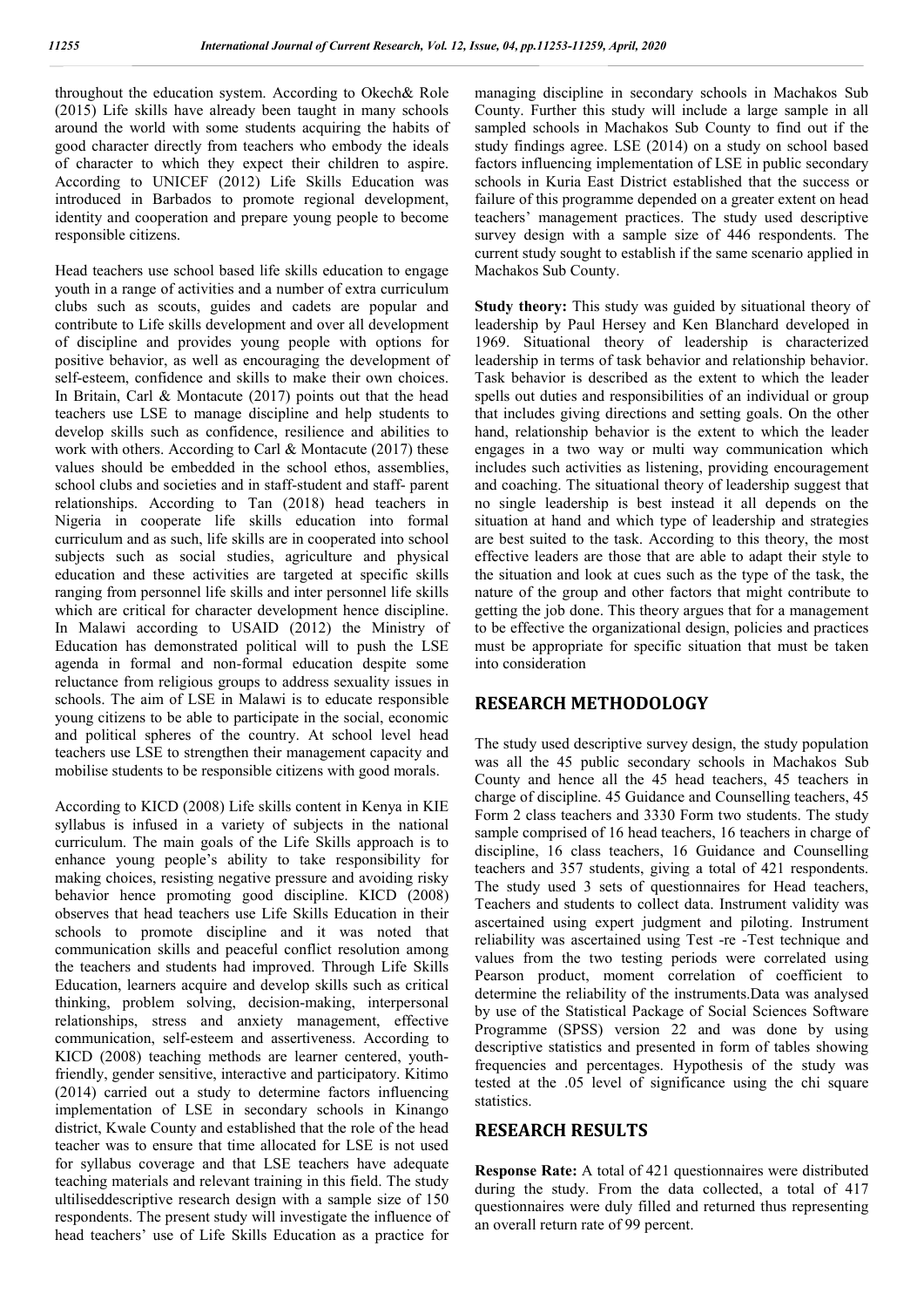### **Table 1: Respondents gender**

|        | Head teacher | Teachers   | <b>Students</b> |
|--------|--------------|------------|-----------------|
| Male   | $12(80\%)$   | 22 (45.8%) | 204 (57.6%)     |
| Female | $3(20\%)$    | 26(54.2%)  | $150(42.4\%)$   |

|  |  |  |  | Table 2. Type of school |
|--|--|--|--|-------------------------|
|--|--|--|--|-------------------------|

| Type of school      | <b>Head Teachers</b> | Teachers     | Students      |
|---------------------|----------------------|--------------|---------------|
| <b>Extra County</b> | $2(13.3\%)$          | $6(12.5\%)$  | 52(14.7%)     |
| County              | $3(20\%)$            | 12(25%)      | $77(21.8\%)$  |
| Sub County          | 10(66.7%)            | $30(62.5\%)$ | $225(63.6\%)$ |
| <b>TOTALS</b>       | $15(100\%)$          | 48(100%)     | 354 (100%)    |

### **Table 3. Head teachers' responses on use of Life Skills Education on management of students' discipline**

|                                                         | SD.  | D    | N    | А    | SА   | Mean | Std. Deviation |
|---------------------------------------------------------|------|------|------|------|------|------|----------------|
| I allocate one lesson once per week to each class       | 6.7  | 6.7  | 20.0 | 26.7 | 40.0 | 3.87 | 1.246          |
| Peace clubs have been molded in schools                 | 6.7  | 13.3 | 33.3 | 40.0 | 6.7  | 3.27 | 1.033          |
| I encourage teachers to teach LSE as standalone subject | 13.3 |      | 20.0 | 53.3 | 13.3 | 3.53 | 1.187          |
| I avail books and other teaching materials on LSE       | 26.7 |      | 20.0 | 20.0 | 33.3 | 3.33 | 1.633          |
| I highly encourage seminars and meetings on LSE         | 13.3 |      | 40.0 | 33.3 | 13.3 | 3.33 | 1.175          |
| I encourage use of students personnel experiences       | 13.3 |      | 20.0 | 46.7 | 20.0 | 3.60 | 1.242          |
| I encourage sensitization of students on moral issues   | 6.7  | 6.7  |      | 26.7 | 60.0 | 4.27 | 1.223          |
| I encourage peaceful co-existence                       | 20.0 |      |      | 13.3 | 66.7 | 4.07 | 1.624          |
| Composite mean index                                    |      |      |      |      |      | 3.66 |                |

### **Table 4. Teachers responses on use of Life Skills Education on management of students discipline**

|                                                                     | <b>SD</b> | D    | N    | А    | SА   | Mean | Std. Deviation |
|---------------------------------------------------------------------|-----------|------|------|------|------|------|----------------|
| One lesson is allocated once per week to each class                 |           | 4.0  | 10.0 | 28.0 | 58.0 | 4.40 | .833           |
| Peace clubs have been molded in schools                             | 10.2      | 20.4 | 26.5 | 30.6 | 12.2 | 3.14 | 1.190          |
| Head teachers encourage teachers to teach LSE as standalone subject | 6.0       |      | 26.0 | 48.0 | 20.0 | 3.76 | .981           |
| Books and other teaching materials on LSE are availed               | 10.0      | 4.0  | 26.0 | 32.0 | 28.0 | 3.64 | 1.225          |
| Seminars and meetings on LSE are highly encouraged                  | 18.0      | 14.0 | 34.0 | 22.0 | 12.0 | 2.96 | 1.261          |
| Use of students personnel experiences is highly encouraged          | 6.0       | 6.0  | 34.0 | 46.0 | 8.0  | 3.44 | .951           |
| Head teacher encourage sensitization of students on moral issues    |           | 2.0  | 8.0  | 60.0 | 30.0 | 4.18 | .661           |
| The head teacher encourage peaceful co-existence                    |           | 2.0  | 8.0  | 42.0 | 48.0 | 4.36 | .722           |
| Composite mean index                                                |           |      |      |      |      | 3.72 |                |

#### **Table 5. Students' responses on head teachers' use of Life Skills Education on management of students discipline**

|                                                            | SD.  |      | N    | А    | SА   | Mean | Std. Deviation |
|------------------------------------------------------------|------|------|------|------|------|------|----------------|
| One lesson is allocated once per week to each class        | 34.5 | 8.8  | 14.1 | 13.3 | 29.4 | 2.94 | 1.667          |
| Peace clubs have been molded in schools                    | 20.3 | 8.8  | 16.7 | 22.6 | 31.6 | 3.36 | 1.505          |
| Teachers are encouraged to teach LSE as standalone subject | 28.8 | 9.6  | 22.0 | 17.8 | 21.8 | 2.94 | 1.516          |
| Books and other teaching materials on LSE are availed      | 29.9 | 12.7 | 16.1 | 22.0 | 19.2 | 2.88 | 1.518          |
| Seminars and meetings on LSE are highly encouraged         | 29.4 | 13.3 | 20.3 | 18.4 | 18.6 | 2.84 | 1.489          |
| Use of students personnel experiences is highly encouraged | 14.4 | 8.5  | 20.9 | 20.3 | 35.9 | 3.55 | 1.416          |
| Sensitisation of students on moral issues                  | 9.0  | 6.8  | 18.1 | 26.0 | 40.1 | 3.81 | 1.279          |
| Encouraging peaceful co-existence                          | 8.2  | 3.7  | 8.5  | 19.5 | 60.2 | 4.20 | 1.239          |
| Composite mean index                                       |      |      |      |      |      | 3.31 |                |

### **Table 6. Cross tabulation between head teachers use of life skills education and management of students discipline**

|                  |      |                       |       |          | lse ord |                | Total |
|------------------|------|-----------------------|-------|----------|---------|----------------|-------|
|                  |      |                       | agree | Disagree | neutral | strongly agree |       |
| Discipline mangt | High | Count                 |       |          |         | 12             | 16    |
|                  |      | <b>Expected Count</b> | 8.0   | 1.7      | 2.0     | 4.3            | 16.0  |
|                  | Low  | Count                 | 20    |          |         |                | 32    |
|                  |      | <b>Expected Count</b> | 16.0  | 3.3      | 4.0     | 8.7            | 32.0  |
| Total            |      | Count                 | 24    |          |         |                | 48    |
|                  |      | <b>Expected Count</b> | 24.0  | 5.0      | 6.0     | 13.0           | 48.0  |

|  |  |  | Table 7: Chi-Square Tests on LSE and management of students discipline |  |
|--|--|--|------------------------------------------------------------------------|--|
|--|--|--|------------------------------------------------------------------------|--|

|                    | Value      | Df | Asymp. Sig. (2-sided) |
|--------------------|------------|----|-----------------------|
| Pearson Chi-Square | $28.846^a$ |    | .000                  |
| Likelihood Ratio   | 32.427     |    | .000                  |
| N of Valid Cases   | 48         |    |                       |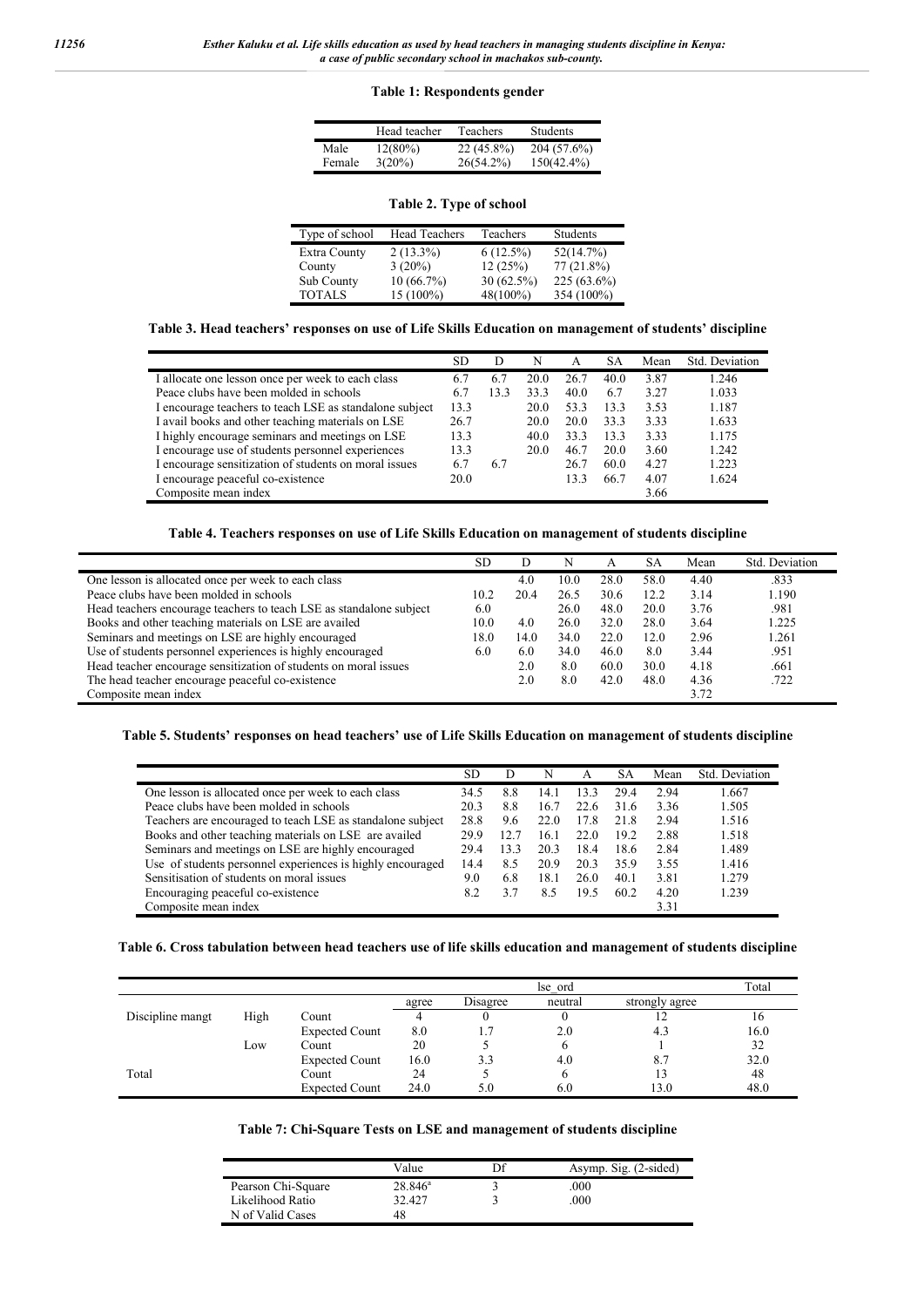**Respondents gender:** Respondents' gender was captured in terms of dichotomous responses as either male or female as shown in Table 1. From Table 1, it can be noted that the percentage of male head teachers was more than that of female head teachers. Specifically, the male head teachers constituted about 80 percent of the total sample while that of female teachers constituted about 20 percent of the total. This in essence means that the two- thirds gender rule has been violated in the appointment of head teachers within the county (Constitution of Kenya, 2010). This means that the Teachers Service Commission needs to encourage and promote more females to head public schools in Machakos County. Further, the representation of teachers in the county shows that there was near gender parity in their distribution. In particular, male teachers constituted about 46 percent while the female teachers constituted about 54 percent of the sample. This means that there were more female teachers than male even though the female teachers constituted the minority in headship positions. This again does not depict equity in the distribution of positions of responsibility among the teaching workforce in Machakos Sub County. As for the students, the distribution by gender depicts that there were more males than females. Specifically, the male sample of students constituted about 58 percent while the female sample of students constituted about 42 percent. It is important to note that Kenya census results of 2019 shows that Machakos as a county has more females constituting slightly over 50 percent of the total population in the county than the number of males (KNBS, 2020). Going by this scenario, it would be prudent to assume that a similar pattern in terms of ratio of representation would be depicted in school enrollment across all the Sub Counties in Machakos. This therefore calls for concerted efforts by the County government to initiate strategies geared to having more females enrolled in schools within the County in order to reverse this trend.

**Respondents Type of school:** The study sought to determine the type of school where the students, teachers and head teachers hailed from. The variable for type of school was measured based on the values depicting whether the school was national, extra County, County or Sub County. The analysis of this parameter is as shown in Table 2.Table 2 shows that more concentration of the respondents was in the Sub County schools followed by the County schools and the extra County schools in that order. Majority (about 67%) of the head teachers were in Sub County schools followed by about 20 percent who were in County schools while about 13 percent were serving in extra County schools. As for teachers, about 63 percent were serving in sub county schools while about 25 percent of them were serving in county schools and about 12 percent were serving in extra County schools. Majority (about 64 %) of the Form two students were enrolled in sub county schools while about 22 percent of them were enrolled in county schools and about 15 percent were enrolled in the extra county schools.

**Life Skills Education in management of students' discipline** The study sought to determine the influence of head teachers use of Life Skills Education on management of discipline in public secondary schools in Machakos Sub-County. Responses to address the main items formulated for this objective were drawn from all the respondents and analysis of these responses are as discussed as follows;

**Head teachers' responses on use of Life Skills Education on management of student's discipline:** Analysis of Head teachers' responses with regard to their rating on various items on use of life skills education in managing students discipline is presented in Table 3. Data presented in Table 3 shows that most head teachers (67%) agreed that they do allocate a lesson on LSE once per week in each class (mean = 3.87). It was also established that about 47 percent of the head teachers had established peace clubs in their schools even though nearly one third of these head teachers remained neutral. About 67 percent of the head teachers agreed that they encourage teachers to teach LSE as a stand-alone subject (mean = 3.53). It was also noted from the analysis that most teachers (53%) availed books and other teaching materials on LSE even though about 27 percent others objected to this statement (mean = 3.33). Similarly, the study also notes that most head teachers (43%) encourage seminars and meetings on LSE however about 40 percent others remained neutral to the statement (mean = 3.33). About 67 percent of the head teachers also agreed that they encourage the use of students personal experiences in management of discipline (mean =3.60). In addition, majority of the head teachers (about 87%) agreed that they encourage sensitization of students moral issues (mean  $= 4.27$ ). Finally, most head teachers (80%) agreed that they encourage peaceful co-existence although about 20 percent of them disagreed with the statement. In general, the head teachers agreed that they use life skills education in managing students discipline in schools (mean  $=$  3.66).

**Teachers responses on use of Life Skills Education on management of student's discipline:** The teachers' ratings on the level of agreement to items posed with regard to head teachers' use of life skills education in the management of their schools is analyzed in Table 4. Data presented in Table 4shows that most teachers (78%) were in strong agreement that one lesson on LSE education is allocated once per week to each class (mean = 4.40). Majority (42%) of the teachers also agreed to the statement that peace clubs are molded in schools even though about 30 percent of them disagreed with the statement (mean =3.14). About 68 percent of the teachers also agreed that head teachers encourage them to teach LSE as a standalone subject (mean  $= 3.76$ ). There was also a general level of agreement among most teachers (60%) that books and other learning materials on Life skills education are availed for use (mean 3.64). Teachers were however apprehensive on the statement that seminars and meetings on LSE are highly encouraged with nearly one third agreeing to it and another third disagreeing with the statement while the other third remained neutral (mean = 2.96). About 54 percent of the teachers agreed that the use of students' personnel experiences is highly encouraged while about one third of them remained neutral (mean = 3.44). Nearly 90 percent of the teachers agreed that head teachers encourage sensitization of students on moral issues (mean  $= 4.18$ ). Finally, most teachers (90%) agreed to the statement that head teachers encourage peaceful coexistence (mean  $= 4.36$ ). In general, the teachers agreed to the view that head teachers use LSE in the management of students' discipline in their schools (mean = 3.72).

**Students' Responses on use of Life Skills Education on management of students' discipline:** The level of agreement by students on a number of items regarding this parameter were discussed and analyzed as shown in Table 5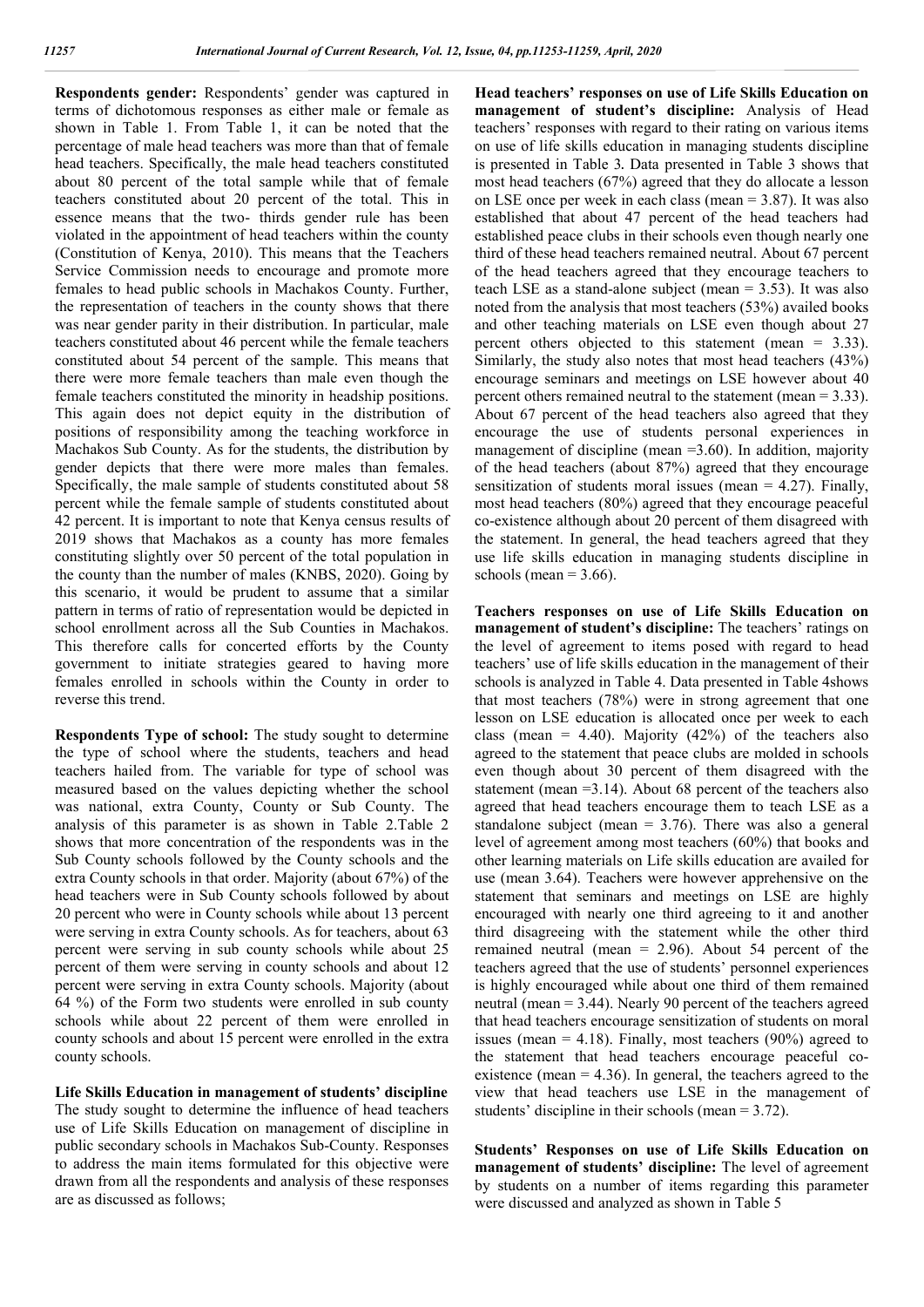Data analysis in Table 5 shows that about 44 percent of the students agreed with the statement that one lesson is allocated once per week to each class while another about 42 percent others disagreed with the statement (mean  $= 2.94$ ). In addition, about 54 percent of the students agreed that peace clubs have been molded in schools while about 28 percent of other students disagreed (mean  $= 3.36$ ). Similarly, about 39 percent of the students agreed that teachers are encouraged to teach LSE as standalone subject while another one third objected to the statement (mean  $=$  2.94). It is also important to note that nearly one third of the students objected to the statement that books and other teaching materials on LSE are availed while about 42 percent of the students agreed to the statement (mean  $= 2.88$ ). On the same note also about 42 percent of the students objected to the statement that seminars and meetings on LSE are highly encouraged while only 37 percent of the students seemed to agree with the statement (mean  $= 2.84$ ). About 56 percent of the students agreed that use of students' personnel experiences is highly encouraged while about 23 percent of them disagreed to the statement (mean  $= 3.55$ ). About 66 percent of the students agreed that head teachers sensitize students on moral issues while about 15 percent of them disagreed (mean =  $3.810$ . Finally, most students (80%) agreed to the statement that head teachers encourage peaceful coexistence in schools (mean  $= 4.20$ ). Overall, the students expressed neutrality on head teachers use of life skills education in the management of students' discipline in schools (mean= 3.31).

**Testing of Null Hypothesis:** The null hypothesis for the study stated that "there was no statistically significant influence of head teachers' use of life skills Education on management of discipline in the public secondary schools within Machakos Sub County". To test this claim, a chi square test was run based on cross tabulation tables and the analyzed results are as shown in Tables 6and 7. From Table 6, it can be observed that high levels of discipline were observed from 16 teacher respondents while low levels were observed from 32 teacher respondents. It can also be noted that of the 48 respondents, about 4 of them agreed that discipline management was high while 20 of them agreed that the level of discipline management was low. Twelve (12) of the teacher respondents strongly agreed that the level of discipline management was high while one (1) of the teacher respondents strongly agreed that the level of discipline management was low. The chi square results based on the cross tabulation table above are as shown in Table 7. Data presented in Table 7 shows the results of the chi square analysis at the .05 level of significance. It can be noted that the Pearson chi-square  $(\aleph^2)$  was significant at the p values of less than .05 ( $\mathcal{R}^2(df(3)) = 28.846; p < .05$ ). Therefore, the null hypothesis which stated that head teachers use of life skills education does not influence management of discipline in schools was rejected and conclusion made that the level of discipline management in public secondary schools was heavily influenced by head teachers use of life skills education

#### **Discussion and interpretation of the research findings**

Use of Life Skills Education on management of students discipline For the holistic development of a learner, life skills education has to be embedded into the curriculum to inculcate moral, ethical and spiritual values in the learners as they go through an education system. According to Okech and Role (2015), Life skills help students in acquiring good character directly from teachers who embody the ideals of character to which they expect their children to aspire.

**Findings in view of this construct revealed that:** The head teachers agreed that they use Life Skills Education (LSE) in managing students discipline in schools by a mean of 3.66 in Table 3. Teachers also agreed to the view that head teachers use LSE in the management of students' discipline in their schools by a mean of 3.72 in Table 4. However, the students expressed neutrality on head teachers use of LSE in the management of students' discipline in schools by a mean of 3.31 in Table 5. In spite of the head teachers and the teachers expressing their levels of agreement to the use of life skills education in the management of students' discipline, these levels of agreement were generally low. This could be attributed to the fact that life skills education is not taught as an isolated subject but rather it is imputed and covertly incorporated in the school curriculum (KICD**,** 2008)*.* In Nigeria, according to Tan (2018) head teachers in Nigeria incorporate LSE into formal curriculum and as such, life skills are in cooperated into school subjects such as social studies, agriculture and physical education and these activities are targeted at specific skills ranging from personnel life skills and inter personnel life skills which are critical for character development hence student discipline.

In order to establish whether there was a significant influence of life skills education on management of discipline, the study revealed that the level of discipline management in public secondary schools was significantly influenced by head teachers' use of life skills education  $(\aleph^{\wedge}2(df(3)) =$ 28.846;  $p < .05$ ) as shown in Table 7 hence rejecting the hypothesis. This finding confirms the observation by KICD (2008) which avers that that head teachers mainly use Life Skills Education in their schools to promote discipline. According to the USAID (2012) report, LSE is used in Malawi to inculcate good morals and ensure students are made to be responsible citizens. Hence the role of LSE education is critical in the management of discipline in schools as supported by the findings of this study.

#### **Conclusion**

Life skills education is important in inculcating good morals and ethical values for the development of a better citizen. This study revealed that most schools had incorporated the use of life skills education in the management of discipline in schools. A null hypothesis that stated that life skills education had no significant influence on management of discipline in schools was tested and consequently rejected at the .05 level of significance. This led to the conclusion that life skills education is a critical factor in the management of students' discipline within the secondary schools of Machakos Sub County.

#### **Recommendation**

As a general recommendation, the Ministry of Education should establish a reward system to compensate disciplined schools; based on the findings and conclusions of the study, the current study makes the following recommendations:

Schools should encourage the formation of clubs and societies in schools for the purposes of strengthening LSE. The Ministry